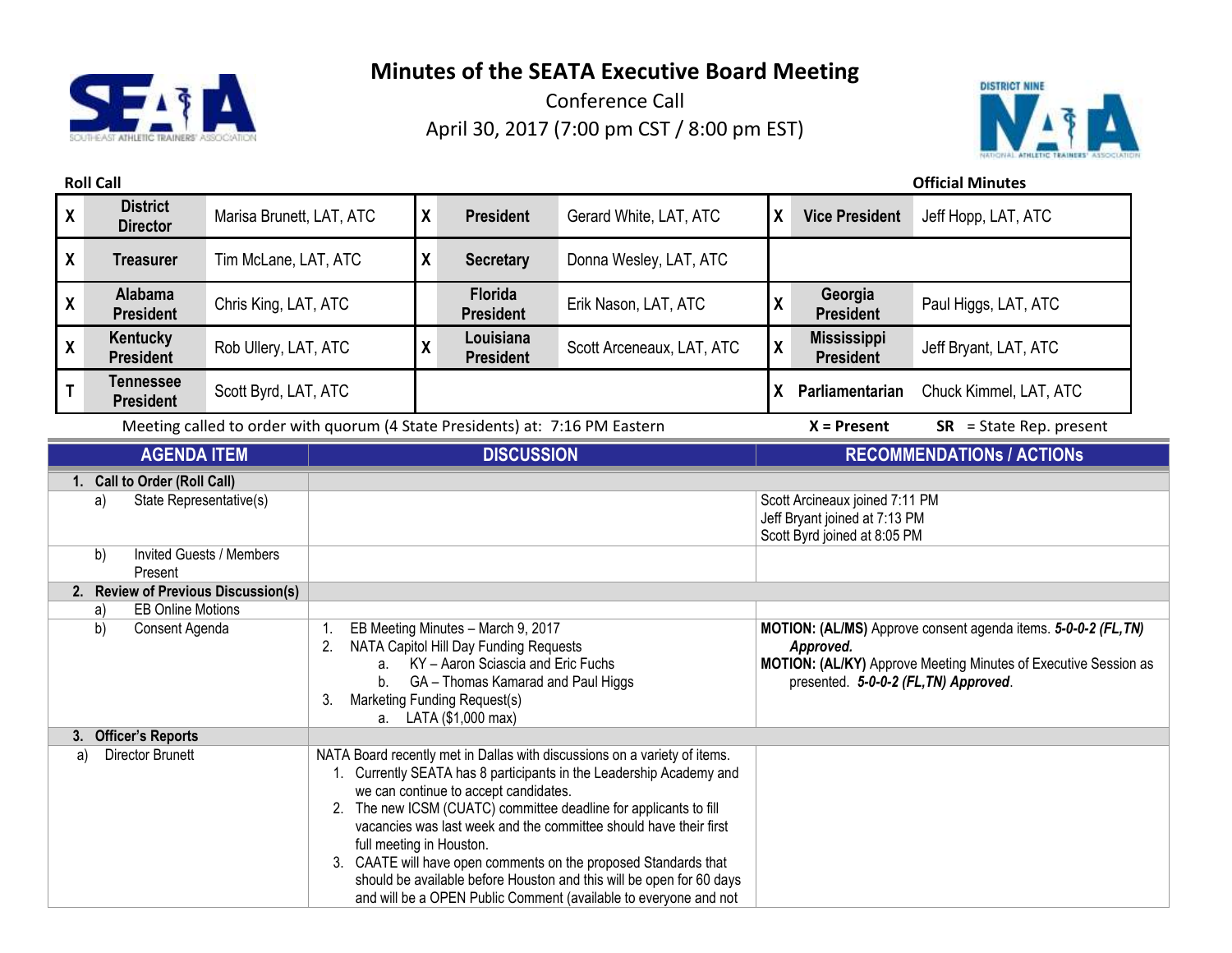



| <b>AGENDA ITEM</b>           | <b>DISCUSSION</b>                                                                                                                                                                                                                                                                                                                                                                                                                                                                                                                                                                                                                                                                                                                                                                                                                                                                                                                                                                                                                                                                                                                                                                                                                                                                                                                                                                                                                                                                                                                                                                                                                                                                                                                                       | <b>RECOMMENDATIONS / ACTIONS</b>                                                                                        |
|------------------------------|---------------------------------------------------------------------------------------------------------------------------------------------------------------------------------------------------------------------------------------------------------------------------------------------------------------------------------------------------------------------------------------------------------------------------------------------------------------------------------------------------------------------------------------------------------------------------------------------------------------------------------------------------------------------------------------------------------------------------------------------------------------------------------------------------------------------------------------------------------------------------------------------------------------------------------------------------------------------------------------------------------------------------------------------------------------------------------------------------------------------------------------------------------------------------------------------------------------------------------------------------------------------------------------------------------------------------------------------------------------------------------------------------------------------------------------------------------------------------------------------------------------------------------------------------------------------------------------------------------------------------------------------------------------------------------------------------------------------------------------------------------|-------------------------------------------------------------------------------------------------------------------------|
|                              | limited to AT).<br>4. MARCOM has been very busy with At Your Own Risk initiatives.<br>5. A new Legal Digest should be available to member by May.<br>6. NATA Foundation will be having their 'last hurrah" for R.T. during<br>their event. They are looking at a possible Board restructure and<br>adding an advisory board to their structure.<br>7. National Athletic Directors Conference and SEATA's involvement<br>with exhibiting at this event has led to MARCOM wanting to expand<br>this idea and NATA will be at the National PTA Conference and will<br>be presenting there as well and will partner with local ATs and<br>state/district.<br>8. District 3 is at 100% participation and is the first District to do so.<br>SEATA is continuing to push for support and participation.<br>9. Specialty Certifications - late March BOC held a practice analysis<br>meeting for Orthopaedics and anticipate it being complete by the end<br>of the year.<br>10. Brad Montgomery is the new D9 representative to the Convention<br>Programming Committee and started yesterday.<br>11. Keisha Herald is the new EDAC Committee Chair and will be taking<br>over in June.<br>12. International Committee Chair is Brian Zeller will be taking over in<br>June 2018.<br>13. Capitol Hill Day is May 15-16 with the PAC event<br>14. Ron Courson will be the speaker at the NATA PAC Breakfast in<br>Houston.<br>15. Liaisons reception in Houston; currently NATA has 58 various<br>liaisons to different groups.<br>16. AT Cares has been well received and has been utilized a good bit<br>recently.<br>17. NFL currently has 22/32 teams participating<br>18. Almost full for exhibits at AT Expo and we are doing very well with<br>housing. |                                                                                                                         |
| <b>President White</b><br>b) | 1. Mandy Jariel was very receptive to working with the CSMM on<br>moving the ATEC to join the CSMM in March.                                                                                                                                                                                                                                                                                                                                                                                                                                                                                                                                                                                                                                                                                                                                                                                                                                                                                                                                                                                                                                                                                                                                                                                                                                                                                                                                                                                                                                                                                                                                                                                                                                            |                                                                                                                         |
| Vice President Hopp<br>C)    | Items will be discussed later during meeting.                                                                                                                                                                                                                                                                                                                                                                                                                                                                                                                                                                                                                                                                                                                                                                                                                                                                                                                                                                                                                                                                                                                                                                                                                                                                                                                                                                                                                                                                                                                                                                                                                                                                                                           |                                                                                                                         |
| Secretary Wesley<br>d)       | Review of QuickMoble App data and analytics.<br>1.<br>Quick Mobile and Secretary Wesley will work with state<br>2.<br>presidents and representatives to get the App set up for their<br>state meetings.                                                                                                                                                                                                                                                                                                                                                                                                                                                                                                                                                                                                                                                                                                                                                                                                                                                                                                                                                                                                                                                                                                                                                                                                                                                                                                                                                                                                                                                                                                                                                 | <b>ACTION:</b> Secretary Wesley will send out some analytic information<br>for state presidents to review more closely. |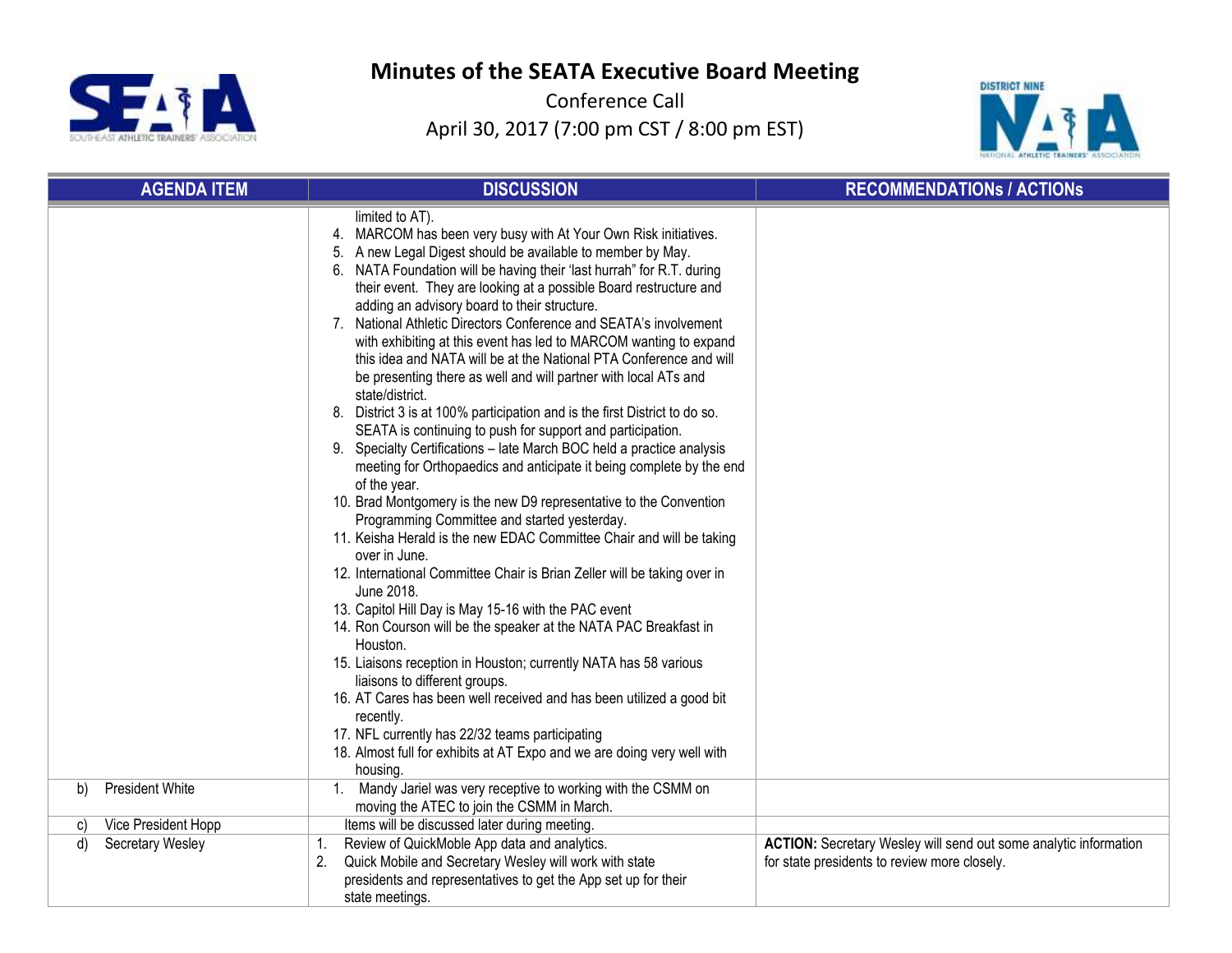



|    | <b>AGENDA ITEM</b>                                            | <b>DISCUSSION</b>                                                                                                                                                                                                                                                                                                                                                      | <b>RECOMMENDATIONS / ACTIONS</b>                                                                                              |
|----|---------------------------------------------------------------|------------------------------------------------------------------------------------------------------------------------------------------------------------------------------------------------------------------------------------------------------------------------------------------------------------------------------------------------------------------------|-------------------------------------------------------------------------------------------------------------------------------|
|    |                                                               | Newsletter information requested for May 1, but by Wednesday<br>3.<br>at the latest.<br>Executive Board Meeting in Houston is Tuesday, June 27 at 2<br>4.<br>PM at the Hilton Americas Hotel Room 336 and the Members'<br>Meeting will be later that day at 6:15 PM in Room 371 at the<br>Convention Center.<br>May Membership statistics will go out next week.<br>5. |                                                                                                                               |
| e) | <b>Treasurer McLane</b>                                       | Doing well financially; waiting on CSMM final statement to pay. Jeff<br>1.<br>Hopp and Tim McLane will continue<br>2. Investment planners have decided to sell off last stock (Chevron) and<br>we are now fulling in mutual funds.<br>3. Reimbursement checks are in the mail from CSMM and expensify<br>checks should be done by Tuesday.                             |                                                                                                                               |
|    | <b>Support Group Reports</b>                                  |                                                                                                                                                                                                                                                                                                                                                                        |                                                                                                                               |
| a) | <b>Standing Support Groups</b>                                |                                                                                                                                                                                                                                                                                                                                                                        |                                                                                                                               |
|    |                                                               |                                                                                                                                                                                                                                                                                                                                                                        |                                                                                                                               |
| b) | Ad hoc / Taskforce(s)                                         |                                                                                                                                                                                                                                                                                                                                                                        |                                                                                                                               |
|    | SS Taskforce                                                  | Update Pending: This taskforce is scheduled to meet after the conclusion of<br>the CSMM, March 12-13, 2017.<br>DISCUSSION: VP Hopp reported it was a great meeting and good ideas<br>were shared and meeting was very productive.                                                                                                                                      |                                                                                                                               |
|    | ii.<br>Legislative Grant Taskforce                            | Update on MOTION: Created a group to develop criteria to fund the SEATA<br>Discretionary/Emergency Legislative Grant. (Treasurer McLane, Chris<br>King (AL), Scott Byrd (TN) named to the work group.)<br>DISCUSSION: Group will begin to work on this and update on next call.<br>Treasurer McLane will take the lead on this project.                                |                                                                                                                               |
|    | 2. Old Business                                               |                                                                                                                                                                                                                                                                                                                                                                        |                                                                                                                               |
| a) | <b>SSATC Safe School Grant</b><br>(Hopp)                      | DISCUSSION: Review proposed Policy / Procedures for the SEATA Safe<br>Schools Grant Program, as submitted by the SEATA SS Taskforce<br>Group.                                                                                                                                                                                                                          | <b>ACTION:</b> President White will send document of SSS Grant policy<br>and will ask for an electronic vote at a later date. |
| b) | SEATA collaboration with<br>Biodex to offer EBPs (VP<br>Hopp) | Update on ACTION: Continue discussion with Shannon Wiggins (Biodex)<br>and bring definitive options to the Board.                                                                                                                                                                                                                                                      | Tabled as this is more appropriate with Educational Grant discussion<br>later on agenda.                                      |
| c) | Go4Ellis Partnership w/NATA                                   | Update on MOTION: SEATA Executive Board directs NATA District 9<br>Director to make NATA President Scott Sailor aware of the questions<br>and concerns of the SEATA Executive Board regarding Go4Ellis<br>partnership with NATA.                                                                                                                                       |                                                                                                                               |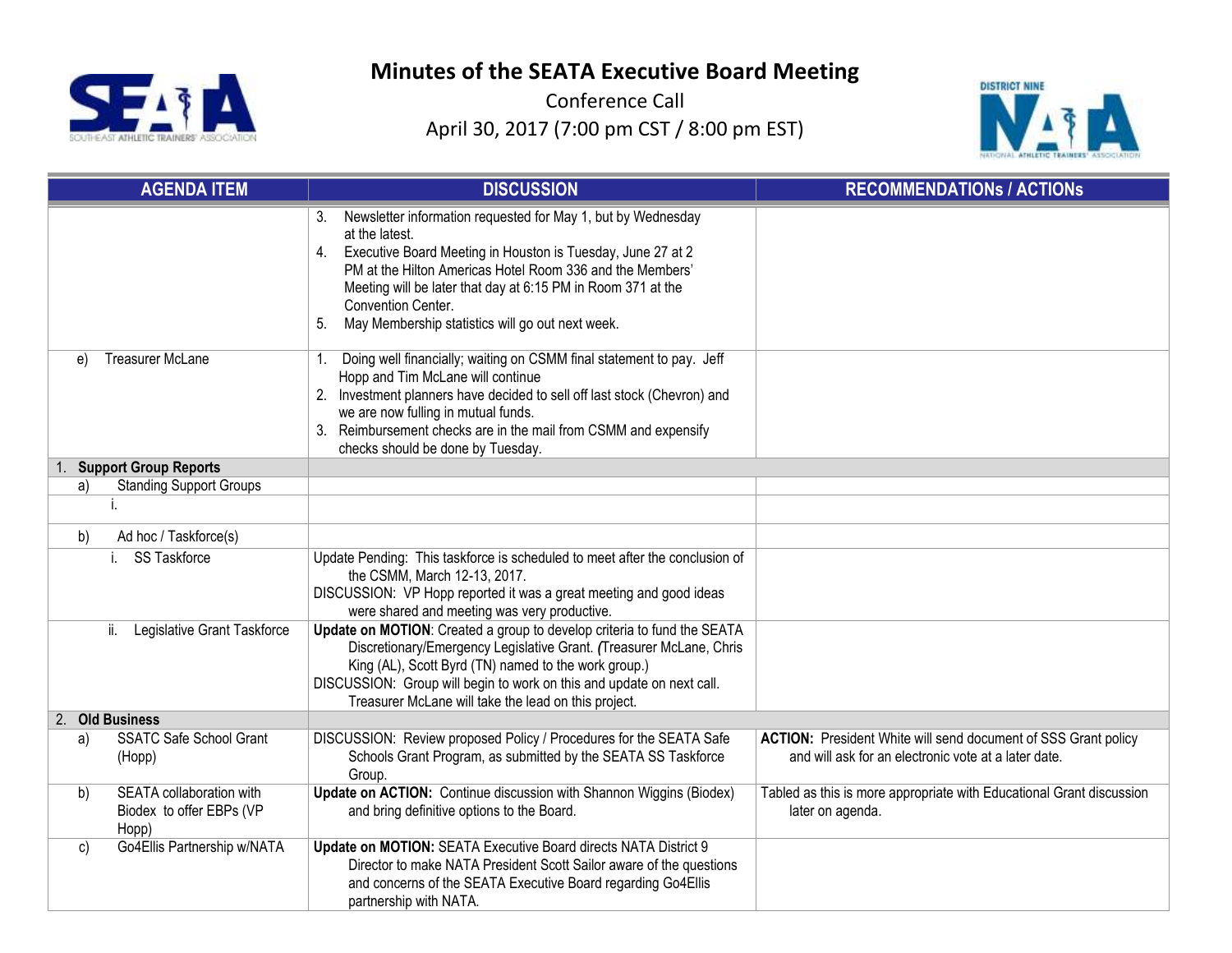



|         | <b>AGENDA ITEM</b>                          | <b>DISCUSSION</b>                                                                                                                                                                                                                                                                                                                                                                                                                                                                                                                                                                                                                                                                                        | <b>RECOMMENDATIONS / ACTIONS</b>                                                                                                                                                  |
|---------|---------------------------------------------|----------------------------------------------------------------------------------------------------------------------------------------------------------------------------------------------------------------------------------------------------------------------------------------------------------------------------------------------------------------------------------------------------------------------------------------------------------------------------------------------------------------------------------------------------------------------------------------------------------------------------------------------------------------------------------------------------------|-----------------------------------------------------------------------------------------------------------------------------------------------------------------------------------|
|         |                                             | DISCUSSION: The two questions from the Board were submitted by<br>Director Brunett to NATA President Scott Sailor. Vice President Hopp<br>reached out directly to Meredith Daniels -NATA Membership Director<br>and had a lengthy discussions regarding his concerns and to learn<br>more about the partnership. The contract is still being worked on and<br>it is ultimately the member's decision to use this as a member benefit.<br>This will be initially a short-term agreement and then will be re-<br>assesed. Items to be considered will look at state practice acts,<br>liability insurance, established protocols from a physician, and other<br>areas that are specific to PRN employment. |                                                                                                                                                                                   |
| d)      | <b>Whistle Blowers Statement</b>            | Update on ACTION: Secretary Wesley will send out Whistle Blower<br>statement for signature                                                                                                                                                                                                                                                                                                                                                                                                                                                                                                                                                                                                               | ACTION: Secretary Wesley will send out revised policy to Board<br>members and committee chairs.                                                                                   |
| e)      | 2018 SEATA Elections Timeline               | Update on ACTION: SEATA Elections Committee Chair (President Bryant)<br>is to establish a timeline for upcoming elections and present to<br>President White.                                                                                                                                                                                                                                                                                                                                                                                                                                                                                                                                             | ACTION: President Bryant will work on this and have report next call.                                                                                                             |
| f       | Quiz Bowl Peer Review Panel<br>(Pres White) | DISCUSSION: President White will appoint 3 State Presidents to serve as a<br>Peer Review Panel to review the proposed Final Jeopardy Question<br>for the annual SEATA ATSS quiz bowl event.                                                                                                                                                                                                                                                                                                                                                                                                                                                                                                              | ACTION: State Presidents are asked to notify President White if<br>interested in serving on this group before he makes<br>appointments.                                           |
| g)      | State Attendee List                         | Update on ACTION: Secretary Wesley will work to get a list of attendees for<br>past 3 years to state presidents.                                                                                                                                                                                                                                                                                                                                                                                                                                                                                                                                                                                         | Completed                                                                                                                                                                         |
| h)      | <b>2018 ATEC</b>                            | Update on ACTION: President White will follow-up with Mandy Jarrell<br>(ATEC Chair) to investigate the possibility of being in conjunction with<br>the CSMM versus ATSS. Michelle Boling reported that the Research<br>& Education Committee is willing to work with ATEC to develop a<br>separate track for ATEC.                                                                                                                                                                                                                                                                                                                                                                                       | ATEC meeting in 2018 will be moved to be in conjunction with 2018<br>CSMM in Atlanta.                                                                                             |
| i)      | COPA - CEPAT Database                       | Update on ACTION: SEATA Board charges Director Brunett to follow up<br>with NATA about where the COPA's (CEPAT) database on student<br>internships<br>DISCISSION: Database is available on website but it has been dormant for<br>a while.                                                                                                                                                                                                                                                                                                                                                                                                                                                               |                                                                                                                                                                                   |
| j)      | Donation to Kenny Howard<br>Foundation      | Update on MOTION: To make a donation to the Kenny Howard Foundation<br>in the amount of \$1,000                                                                                                                                                                                                                                                                                                                                                                                                                                                                                                                                                                                                          | ACTION: President King (AL) will send Treasurer McLane the<br>information on where to send the donation.                                                                          |
| k)      | <b>SEATA Education Sponsorship</b><br>Grant | Update on MOTION: approved the SEATA Education Sponsorship Grant<br>Program as amended. ACTION: Treasurer McLane will develop/revise<br>the procedure for this grant.                                                                                                                                                                                                                                                                                                                                                                                                                                                                                                                                    | ACTION: Treasure McLane will continue to work on this and present<br>at next call. President White will follow-up with Treasure McLane<br>on the procedural aspect of this grant. |
| $\vert$ | Leadership Academy Grant                    | Update on ACTION: President White and Director Brunett will investigate<br>what other districts are doing with the Leadership Academy and present<br>to the Board at a future date.<br>DISCUSSION: Review of other district funding policies.                                                                                                                                                                                                                                                                                                                                                                                                                                                            |                                                                                                                                                                                   |